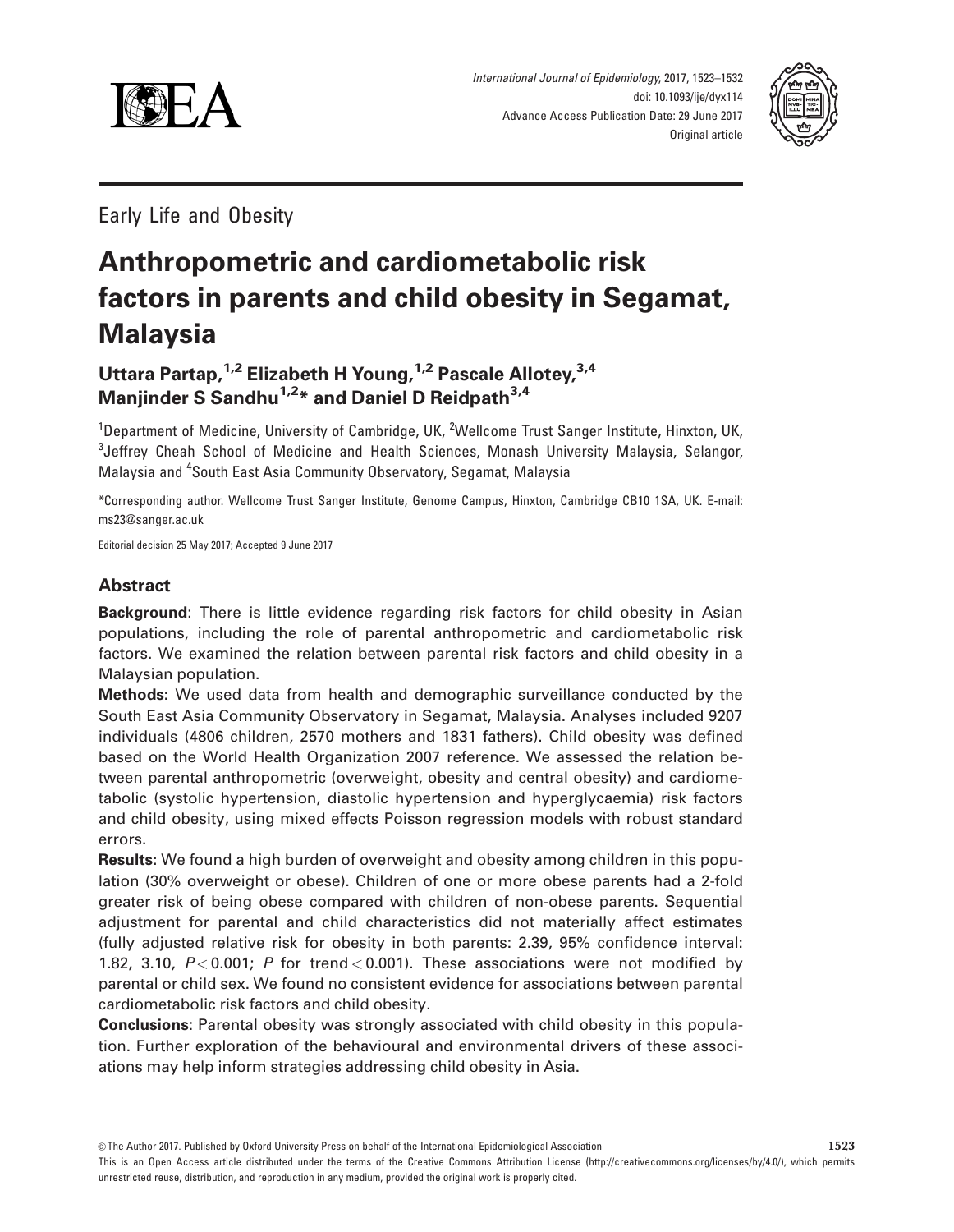Key words: South East Asia, child obesity, anthropometric risk factors, cardiometabolic risk factors, intergenerational associations, health and demographic surveillance

#### Key Messages

- This study adds to the limited evidence from Asia on the relation between parental anthropometric and cardiometabolic risk factors and child obesity.
- Child obesity was independently associated with parental obesity in this population. There was no consistent evidence of associations between parental cardiometabolic risk factors and child obesity.
- Associations observed were not modified by parental or child sex.
- These findings have implications regarding the design of interventions to address child obesity in this region.

#### Introduction

The increasing global prevalence of child obesity is a public health issue of growing concern.<sup>[1](#page-7-0)</sup> Obesity among children is associated with multiple adverse consequences, ranging from psychological morbidity during childhood to earlier development of cardiometabolic diseases in adulthood.<sup>1–6</sup> A comprehensive understanding of the underlying risk factors is essential to inform well-designed preventive and management efforts. Thus far, a notable part of child obesity research has been focused on investigating intergenerational associations of body mass index (BMI), generally in European or North American populations.<sup>[7–](#page-7-0)[29](#page-8-0)</sup> Findings reported in such studies have been inconsistent, particularly regarding the modifying effect of parental or child sex.<sup>7-29</sup> Few studies have examined the relation between other cardiometabolic risk factors in parents and child obesity. This is an important issue to clarify given the interlinked nature of both anthropometric and cardiometabolic risk measures[.30–32](#page-8-0)

Importantly, little evidence regarding intergenerational influences on child obesity has been generated from Asia. In 2013, the number of obese children in the region exceeded that in all higher-income countries combined, and child obesity prevalence in certain Asian countries was comparable to estimates from European nations.<sup>[33,34](#page-8-0)</sup> This is widely understood to be the result of changing lifestyles that have accompanied economic transitions in Asian countries[.35,36](#page-8-0) Region-specific research is required to inform suitable strategies to address the growing burden of child obesity in Asia, where intergenerational influences on child BMI might be distinct from those observed in other populations.[37,38](#page-8-0) We sought to address the current gap in evidence from Asia by examining the relation between parental anthropometric and cardiometabolic risk factors and child obesity in a population living in Segamat, Malaysia.

#### **Methods**

#### Study population

We used data from the South East Asia Community Observatory (SEACO), a health and demographic surveillance system (HDSS) in southern peninsular Malaysia. SEACO operates within five sub-districts of Segamat dis-trict in the state of Johor.<sup>[39](#page-8-0)</sup> It conducts annual enumeration of all consenting households and individuals within its defined area, during which it collects basic household and individual level socio-demographic data. It has also undertaken a health survey on individuals aged 5 years and above, using methods adapted from standardized health data collection tools.[40](#page-8-0)–[44](#page-8-0) All information is collected on encrypted tablets, and participant data are linked across surveys. Ethical approval for surveys is obtained from the Monash University Human Research Ethics Committee.

For this analysis, we obtained data from the baseline enumeration (completed 2013) and the health survey (completed 2014). Using enumeration data, parent-child trios or pairs were identified and information on the child's birth order was obtained. All other information was obtained from the health survey. This included biophysical measurements taken by trained data collectors: height and weight data for children aged 6–19 years and for their parents (measured using a Transtek digital weighing scale with height gauge, model GBS-721), and parents' waist circumference (AccuFitness Myotape), blood pressure (Omron automated blood pressure monitor, HEM-7203) and random blood glucose (Omron blood glucose monitoring system, HGM-111). Information on: the child's age and ethnicity; and parents' age, highest level of education attained or currently attaining, and employment in the past 30 days was also obtained. Pairs or trios where the mother or daughter was pregnant were excluded. The resulting cross-sectional dataset used for analysis comprised parents'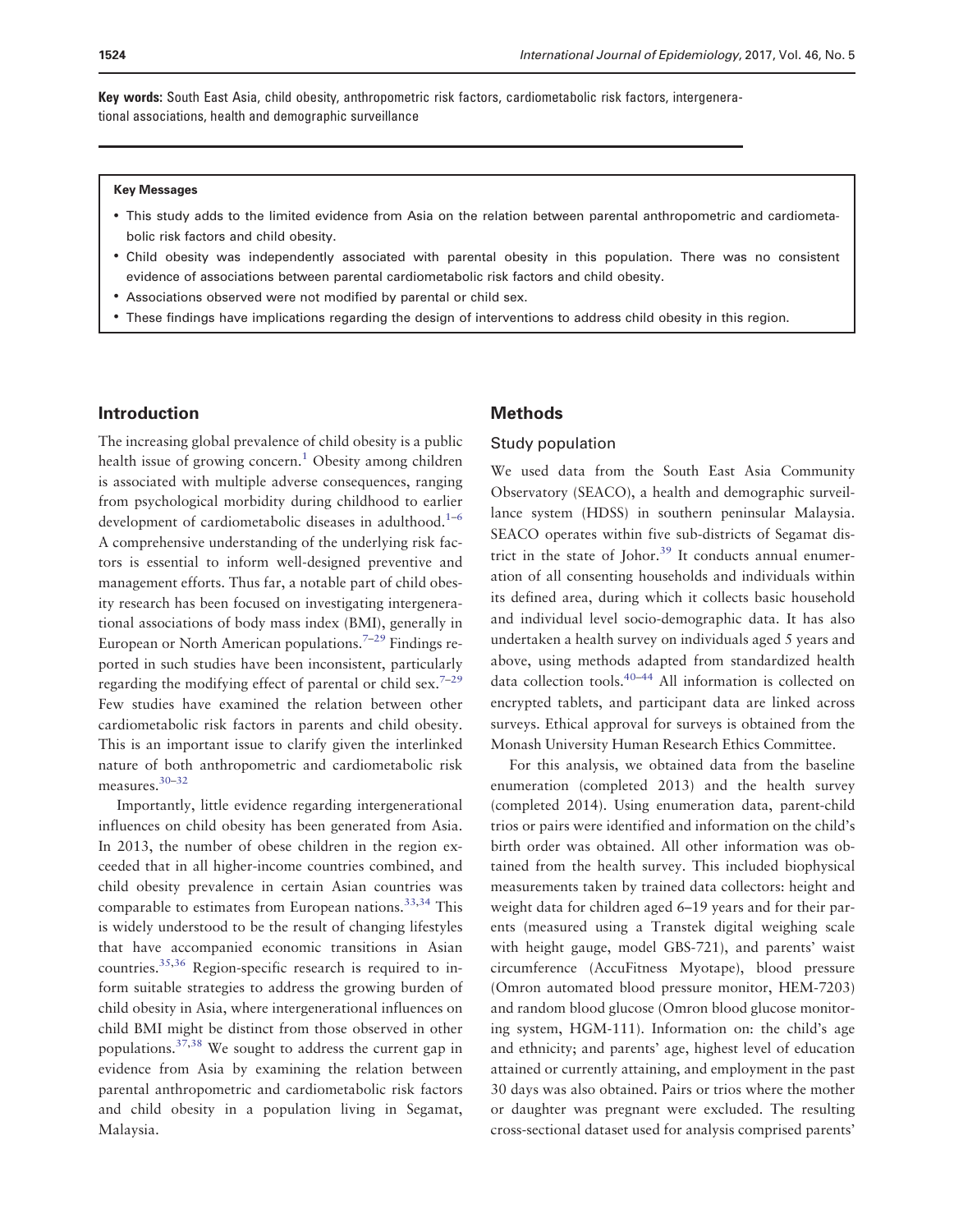and children's current biophysical and socio-demographic measures as collected at the time of the health survey.

#### **Definitions**

In accordance with World Health Organization (WHO) guidelines, children were defined as individuals aged 19 years or below.<sup>45</sup> BMI was calculated as weight divided by the square of the height, and was expressed as age-adjusted z-scores using the sex-specific WHO 2007 BMI reference for children aged 5–19. This reference classifies overweight and obesity as BMI for age greater than one and two stand-ard deviations above the mean, respectively.<sup>[45,46](#page-9-0)</sup> For parents, overweight was defined as BMI from  $25 \text{ kg/m}^2$  to less than 30 kg/m<sup>2</sup>, and obesity as 30 kg/m<sup>2</sup> or more.<sup>47</sup> Central obesity was defined according to ethnicity-specific International Diabetes Federation (IDF) recommendations, as waist circumference greater than or equal to 90 cm in men and 80 cm in women.<sup>48</sup> For systolic and diastolic blood pressure, the mean of the final two of three readings was used. Systolic and diastolic hypertension were defined as mean systolic and diastolic blood pressure greater than or equal to 140 mmHg and 90 mmHg, respectively.<sup>49</sup> Hyperglycaemia was defined as random blood glucose greater than or equal to 11.1 mmol/l.<sup>[50](#page-9-0)</sup>

#### Statistical analysis

We examined children's and parental characteristics by category of child obesity (non-obese, including overweight, versus obese). Continuous variables were compared using Student's t test, and categorical variables were compared using Pearson's chi-square test or Fisher's exact test. For variables with more than 5% of observations missing, we compared child and parental characteristics for individuals with missing versus non-missing data. Following this, univariable linear regression models were used to examine the relationship between each parental risk measure, examined as a continuous variable, and child BMI z-score. Likelihood ratio tests with child BMI as a continuous and binary outcome were used to check departure from linearity. Univariable associations between potential confounders (child's ethnicity and birth order, and parental age, education and employment) and parental exposures and child BMI z-score were also examined in linear regression models, and departure from linearity was checked where appropriate, as above.

We then used mixed effects Poisson regression with robust standard errors to estimate the risk for child obesity associated with one (either the mother or the father) or both parents having a specific anthropometric (overweight, obesity and central obesity) or cardiometabolic (systolic

and diastolic hypertension, and hyperglycaemia) risk factor. Poisson regression was considered the most suitable method of analysis: (i) given the cross-sectional nature of our data, which included no staggered or repeated measures; and (ii) in order to provide more accurate measures of risk, as opposed to logistic regression, given the high prevalence of the outcome of interest (child obesity) observed in the population.<sup>51–[53](#page-9-0)</sup> Mixed effects models with robust standard errors were used in order to account for the clustered nature of the data, which included multiple parent-child pairs or trios from the same household.<sup>52</sup> Each regression model was based on analysis of complete records. Each risk factor was examined in a separate series of models, beginning with univariable models assessing crude associations, and then making sequential adjustments for potential confounders. Fully-adjusted models included the following variables: child's birth order and ethnicity, and both parents' age, education and employment. Models exploring systolic and diastolic hypertension were further adjusted for both parents' BMI and random blood glucose. Models exploring hyperglycaemia were additionally adjusted for both parents' BMI and systolic blood pressure. Continuous variables included as covariates were not categorized. We explored the addition of random effects to models to account for clustering at the household and sub-district levels. Sub-district level clustering was found to be minimal; all final models were therefore adjusted for clustering at the household level only.

Following this, we explored potential effect modification by parental or child sex. First, we stratified the models described above by child sex, in order to explore potential differences in the magnitude of associations between sons and daughters. We then constructed a separate set of regression models with child obesity as the outcome of interest, and anthropometric and cardiometabolic risk factors in each specific parent as the primary exposures, to compare the magnitude of associations between mothers and fathers. Models were adjusted as described above for covariates and for clustering. We further stratified these models by child sex to assess potential differences in effect size. Finally, we assessed interaction between the parent's or child's sex and the parental risk factor of interest in these models, using likelihood ratio tests.

To explore the consistency of results obtained, we repeated analyses using mixed effects logistic regression models. We also constructed mixed effects linear regression models with robust standard errors examining each parent's risk measures as continuous exposures (BMI, waist circumference, systolic and diastolic blood pressure and random blood glucose), and child BMI z-score as the outcome. Models were constructed in the same manner as described above, with the final models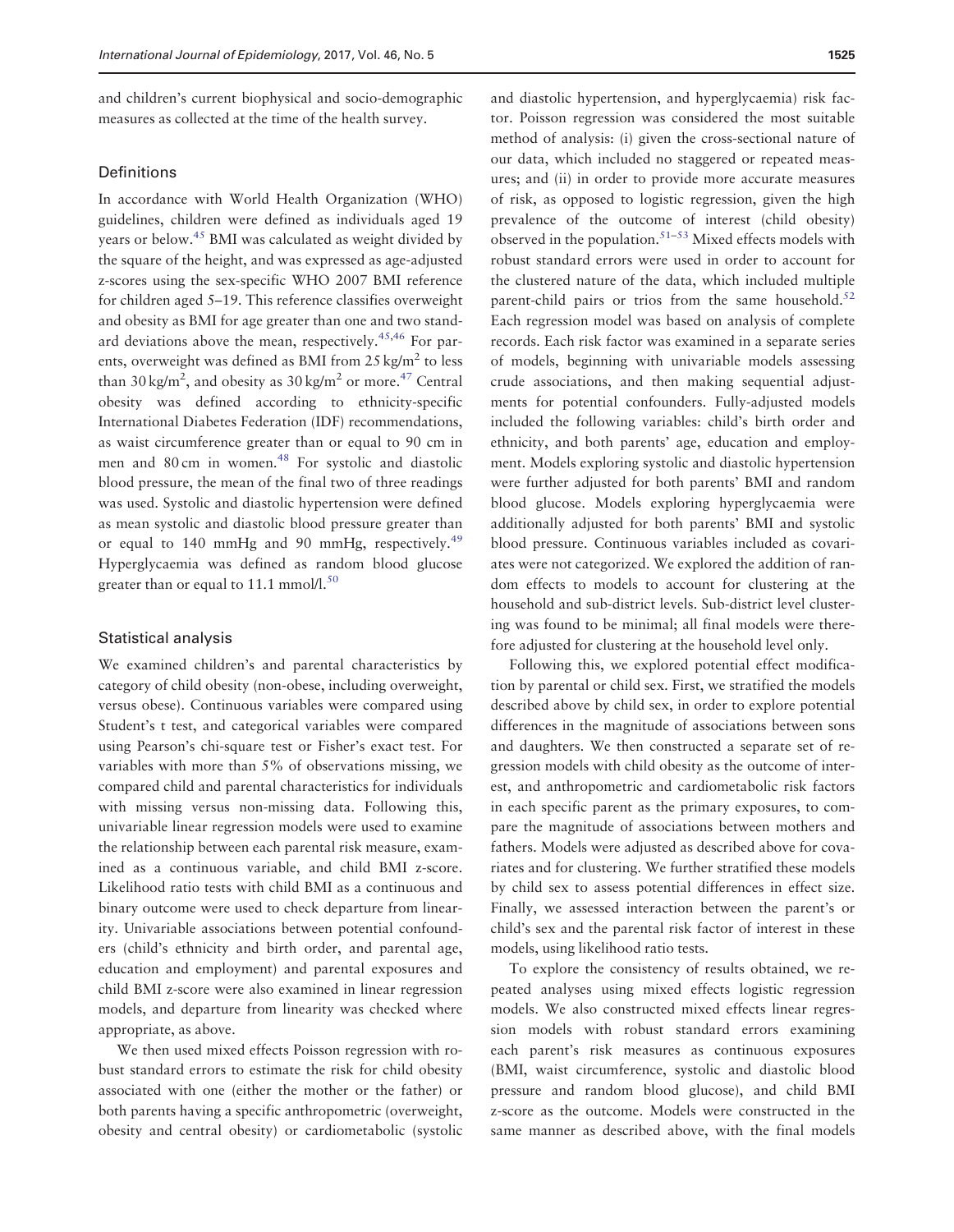including the same covariates and adjusted for clustering at the household level. Analyses were performed using Stata 13 and Stata 14 (StataCorp, TX).

#### **Results**

A total of 9207 individuals who had information on current biophysical and socio-demographic measures of interest were included in this study (4806 children, 2570 unique mothers and 1831 unique fathers). Children covered by the health survey but not included in these analyses were similar to those who were included, and adults were comparable in terms of risk factors (data not shown). Analyses covered 3510 trios and 1296 additional mother-child pairs. Children included in mother-child pairs were similar to those included as part of trios (data not shown). Missing data reached approximately 10% for maternal systolic and diastolic blood pressure and random blood glucose. There was no consistent trend with respect to other anthropometric and cardiometabolic measures, and no difference in child BMI z-score, among mothers with missing versus non-missing data on these measures (Supplementary Table S1, available as Supplementary data at IJE online).

Overall, 16.3% of children were overweight, not including obese, and 14.3% were obese. The prevalence of indices of obesity among parents was similarly high: 27.9% of mothers and 16.6% of fathers were obese, and 69.8% of mothers and 41.2% of fathers were centrally obese. Approximately 10% of parents were hyperglycaemic, and up to 24% had systolic or diastolic hypertension [\(Tables 1](#page-4-0) and [2](#page-5-0)). Risk factors were clustered within households and correlated between mothers and fathers (P for all Pearson's correlation coefficients < 0.001) (Supplementary Tables S2 and S3, available as Supplementary data at IJE online). Children of parents who were overweight, obese, hyperglycaemic or with systolic hypertension were more likely to be obese [\(Table 2;](#page-5-0) Supplementary Table S4, available as Supplementary data at IJE online).

We explored the relation between parental anthropometric and cardiometabolic risk factors and child obesity using Poisson regression. In unadjusted models, children having one (either the mother or the father) or two parents with obesity or central obesity had a 2-fold greater risk of obesity compared with children of non-obese parents (Supplementary Table S5, available as Supplementary data at IJE online). Sequential adjustments for child and parental characteristics, such as age, ethnicity or employment, did not notably affect estimates [fully adjusted risk ratio (RR) for obesity in both parents: 2.38, 95% confidence interval (95% CI): 1.82, 3.10,  $P < 0.001$ ; for central obesity in both parents: 2.18, 95% CI: 1.55, 3.07, P< 0.001] [\(Table 3,](#page-6-0) Supplementary Table S5). The linear increase in risk of child obesity was approximately

1.5 for each additional parent (either mother or father) being obese or centrally obese  $(P < 0.001$  for both risk factors) (Supplementary Table S7, available as Supplementary data at IJE online). We did not observe strong or consistent associations between any other parental risk factor and child obesity [\(Table 3;](#page-6-0) Supplementary Table S5). Furthermore, whilst crude analyses indicated that children of fathers who were attending or had completed tertiary education were more likely to be obese ( $P = 0.021$ ; [Table 2\)](#page-5-0), we found no evidence of association between child obesity and either parent's education or employment in regressions (data not shown).

Previous evidence has suggested a modifying effect of parental and child sex on associations between parental and child anthropometric measures.<sup>[9](#page-7-0)[,13](#page-8-0)-[16,21,25](#page-8-0)</sup> We assessed evidence for such interdependency in our data. In analyses stratified by child sex, there was no consistent difference in magnitudes of association between parental anthropometric or cardiometabolic risk factors and child obesity (Supplementary Tables S6 and S9, available as Supplementary data at IJE online). Similarly, we observed no differences in associations when stratifying analyses by parental sex [\(Figure 1](#page-6-0); Supplementary Tables S8 and S9, available as Supplementary data at IJE online). There was no difference between fully adjusted models with and without additional terms for interaction of parental or child sex with parental risk factors of interest (Supplementary Table S10, available as Supplementary data at IJE online).

For all analyses, estimates from logistic and linear regression models were consistent with results from Poisson regression models (Supplementary Tables S11 and S12, available as Supplementary data at IJE online; data not shown for logistic regression models).

#### **Discussion**

In this study, we present evidence of independent associations between parental anthropometric risk factors and child obesity in a Malaysian population. Compared with children of non-obese parents, children of two parents who were obese or centrally obese had an approximately 2-fold increased risk of obesity. We found no consistent evidence of associations between parental cardiometabolic risk factors and child obesity, and no statistical evidence of effect modification by parental or child sex. Our findings emphasize the importance of better understanding the underlying pathways for these intergenerational associations; they have potential implications for the design of strategies to address child obesity. This is particularly relevant in the context of this population, given the high burden of child overweight and obesity.

Our results support and extend previous research on intergenerational associations in anthropometric indices, $7-29$  $7-29$  $7-29$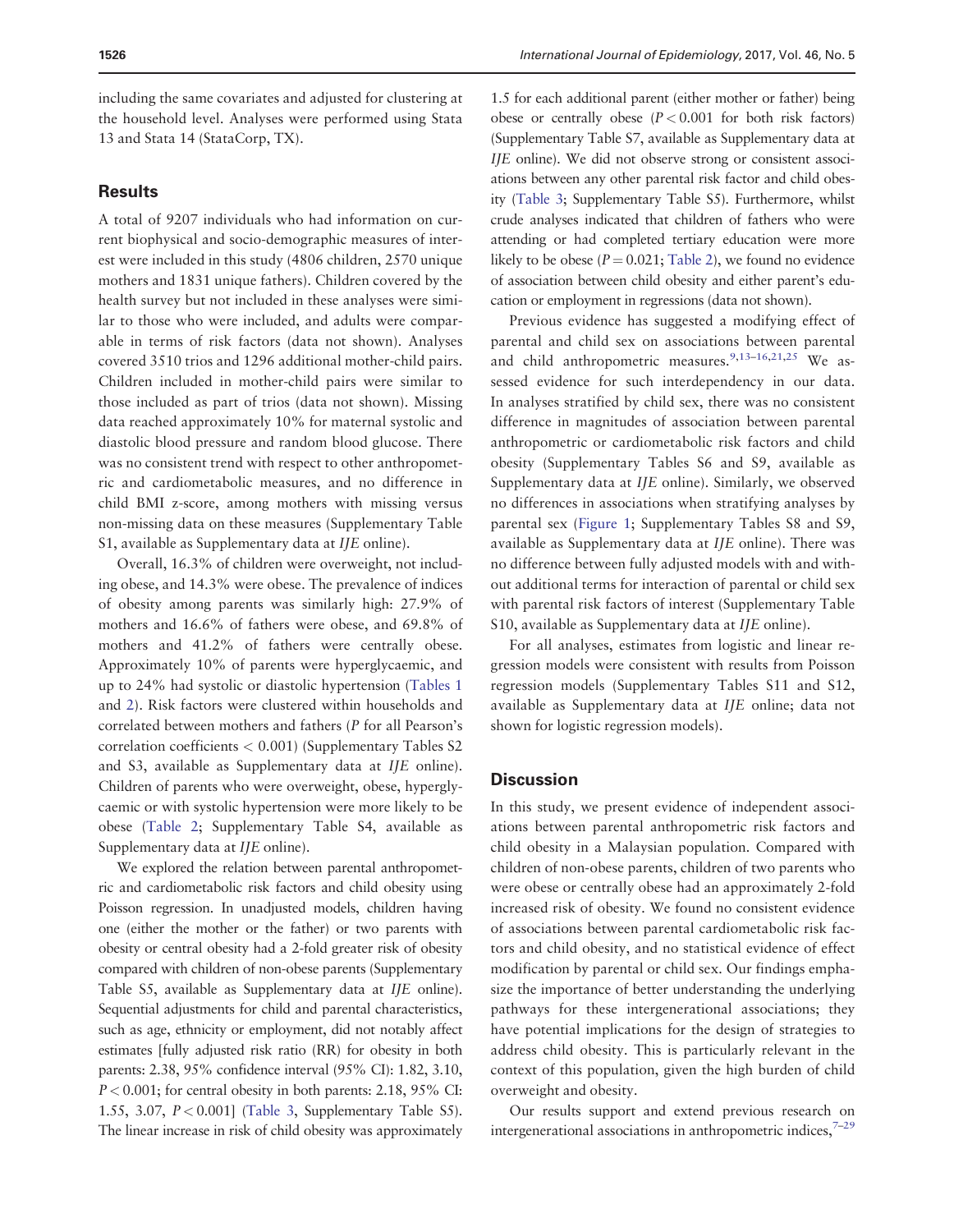<span id="page-4-0"></span>

|  |  |  | Table 1. Study population characteristics |
|--|--|--|-------------------------------------------|
|--|--|--|-------------------------------------------|

|                                                    | Children |        | Mothers        |        | Fathers        |        |
|----------------------------------------------------|----------|--------|----------------|--------|----------------|--------|
| $\cal N$                                           | 4806     |        | 2570           |        | 1831           |        |
| Sex, $n\left(\frac{9}{6}\right)$                   |          |        |                |        |                |        |
| Male                                               | 2362     | (49.2) |                |        |                |        |
| Female                                             | 2444     | (50.8) |                |        |                |        |
| Age, years, mean (SD)                              | 12.7     | (3.8)  | 47.2           | (10.3) | 50.6           | (10.2) |
| Ethnicity, $n$ (%)                                 |          |        |                |        |                |        |
| Malay                                              | 3256     | (67.8) | 1698           | (66.1) | 1240           | (67.7) |
| Indian                                             | 466      | (9.7)  | 261            | (10.2) | 208            | (11.4) |
| Chinese                                            | 948      | (19.7) | 495            | (19.3) | 331            | (18.1) |
| Bumiputera/Orang Asli                              | 86       | (1.8)  | 56             | (2.2)  | 32             | (1.8)  |
| Other                                              | 32       | (0.7)  | 15             | (0.6)  | $\mathfrak{S}$ | (0.3)  |
| Missing                                            | 18       | (0.4)  | 45             | (1.8)  | 16             | (0.9)  |
| Birth order, $n$ (%)                               |          |        |                |        |                |        |
| $\mathbf{1}$                                       | 2049     | (42.6) |                |        |                |        |
| $\overline{2}$                                     | 1467     | (30.5) |                |        |                |        |
| 3                                                  | 792      | (16.5) |                |        |                |        |
| $\overline{4}$                                     | 324      | (6.7)  |                |        |                |        |
| 5                                                  | 121      | (2.5)  |                |        |                |        |
| 6                                                  | 36       | (0.8)  |                |        |                |        |
| $7\mathrm{+}$                                      | $17\,$   | (0.4)  |                |        |                |        |
| Body mass index                                    |          |        |                |        |                |        |
| Mean (SD), $\text{kg/m}^2$ or z-score <sup>a</sup> | 0.39     | (1.5)  | 27.4           | (5.3)  | 26.1           | (4.5)  |
| Overweight, $n$ (%)                                | 785      | (16.3) | 873            | (34.0) | 724            | (39.5) |
| Obese, $n$ (%)                                     | 689      | (14.3) | 716            | (27.9) | 303            | (16.6) |
| Waist circumference                                |          |        |                |        |                |        |
| Mean (SD), cm                                      |          |        | 86.6           | (10.9) | 89.0           | (10.4) |
| Centrally obese, $n$ (%)                           |          |        | 1793           | (69.8) | 755            | (41.2) |
| Systolic blood pressure                            |          |        |                |        |                |        |
| Mean (SD), mmHg                                    |          |        | 129.1          | (18.4) | 131.7          | (17.0) |
| Systolic hypertension, $n$ (%)                     |          |        | 521            | (20.3) | 432            | (23.6) |
| Diastolic blood pressure                           |          |        |                |        |                |        |
| Mean (SD), mmHg                                    |          |        | 78.8           | (10.7) | 79.3           | (10.8) |
| Diastolic hypertension, $n$ (%)                    |          |        | 356            | (13.9) | 279            | (15.2) |
| Random blood glucose                               |          |        |                |        |                |        |
| Mean (SD), mmol/l                                  |          |        | 7.9            | (3.6)  | 7.9            | (3.3)  |
| Hyperglycaemic, $n$ (%)                            |          |        | 232            | (9.0)  | 162            | (8.9)  |
| Education level attained, $n$ (%)                  |          |        |                |        |                |        |
| None                                               |          |        | 67             | (2.6)  | 20             | (1.1)  |
| Attended/completed primary                         |          |        | 758            | (29.5) | 563            | (30.8) |
| Attended/completed secondary                       |          |        | 1542           | (60.0) | 1122           | (61.3) |
| Attended/completed tertiary/diploma                |          |        | 91             | (3.5)  | 82             | (4.5)  |
| Missing                                            |          |        | 112            | (4.4)  | 44             | (2.4)  |
| Employment in past 30 days, $n$ (%)                |          |        |                |        |                |        |
| Student/not working                                |          |        | 161            | (6.3)  | 117            | (6.4)  |
| Casual/part-time                                   |          |        | 128            | (5.0)  | $8\,8$         | (4.8)  |
| Full time                                          |          |        | 455            | (17.7) | 884            | (48.3) |
| Self-employed/housewife                            |          |        | 1805           | (70.1) | 610            | (33.3) |
| Retired                                            |          |        | 22             | (0.9)  | 127            | (6.9)  |
| Missing                                            |          |        | $\mathfrak{Z}$ | (0.1)  | $\mathfrak{S}$ | (0.3)  |
|                                                    |          |        |                |        |                |        |

a Mean body mass index for children is reported as age- and sex-adjusted z-scores, using the World Health Organization 2007 reference.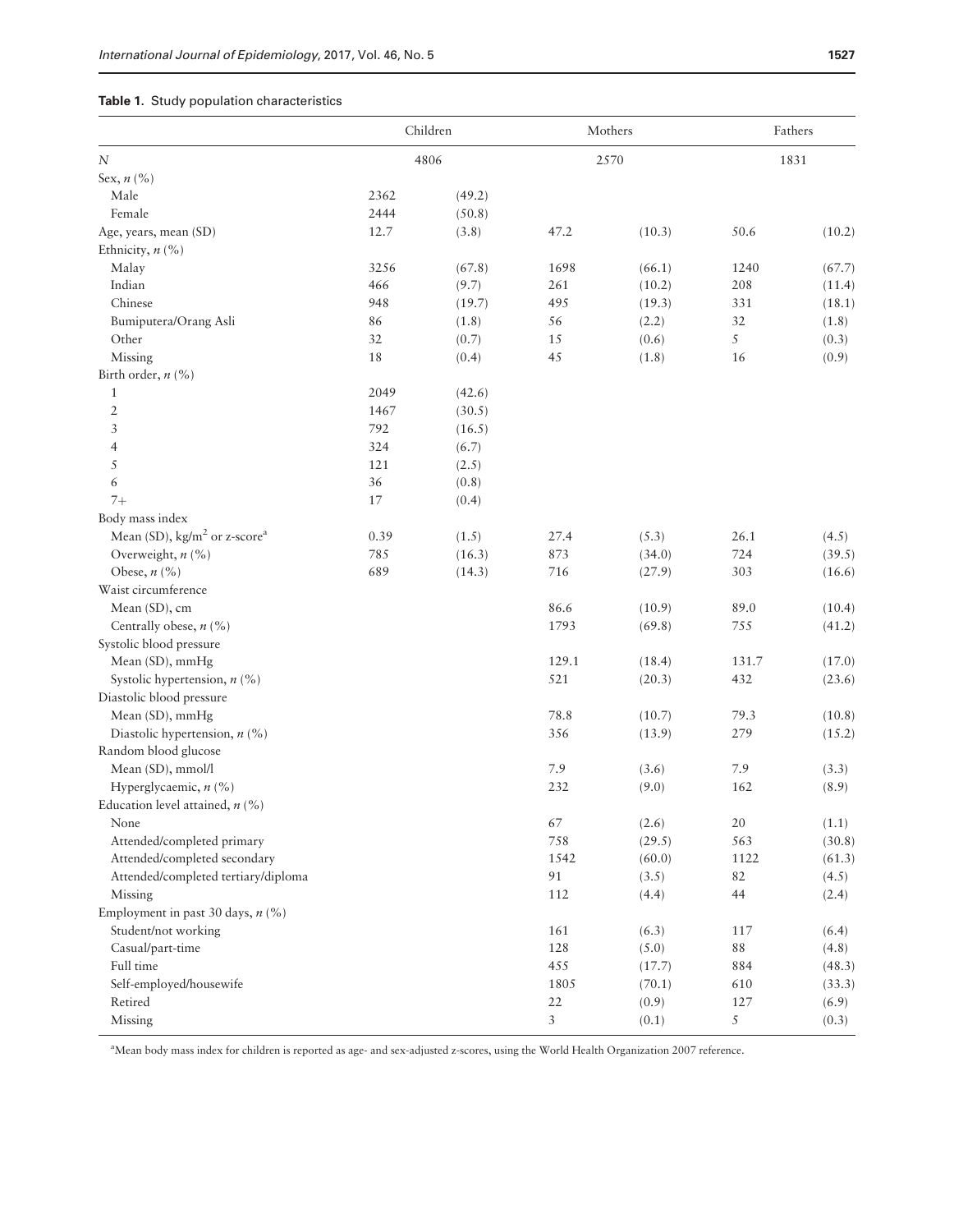#### <span id="page-5-0"></span>Table 2. Proportion of children obese, by child or parental characteristic ( $N = 4806$ )

|                                      | Child          |        |            | Mother       |        |            | Father   |        |          |
|--------------------------------------|----------------|--------|------------|--------------|--------|------------|----------|--------|----------|
| Child or parental characteristic     | Obese          | (n, %) | $\cal P$   | Obese        | (n, %) | $\cal P$   | Obese    | (n, %) | $\cal P$ |
| $\cal N$                             | 689            | (14.3) |            |              |        |            |          |        |          |
| Sex                                  |                |        |            |              |        |            |          |        |          |
| Male                                 | 400            | (16.9) |            |              |        |            |          |        |          |
| Female                               | 289            | (17.8) | ${<}0.001$ |              |        |            |          |        |          |
| Age category, years                  |                |        |            |              |        |            |          |        |          |
| $5 - 9$                              | 222            | (18.9) |            |              |        |            |          |        |          |
| $10 - 14$                            | 288            | (15.7) |            |              |        |            |          |        |          |
| $15 - 19$                            | 179            | (10.0) | ${<}0.001$ |              |        |            |          |        |          |
| Ethnicity                            |                |        |            |              |        |            |          |        |          |
| Malay                                | 485            | (14.9) |            |              |        |            |          |        |          |
| Indian                               | 61             | (13.9) |            |              |        |            |          |        |          |
| Chinese                              | 119            | (12.6) |            |              |        |            |          |        |          |
| Bumiputera/Orang Asli                | 16             | (18.6) |            |              |        |            |          |        |          |
| Other                                | 6              | (18.8) | 0.227      |              |        |            |          |        |          |
| Missing                              | $\overline{2}$ | (11.1) |            |              |        |            |          |        |          |
| Birth order                          |                |        |            |              |        |            |          |        |          |
| $\mathbf{1}$                         | 299            | (14.6) |            |              |        |            |          |        |          |
| $\overline{2}$                       | 200            | (13.6) |            |              |        |            |          |        |          |
| 3                                    | 120            | (15.2) |            |              |        |            |          |        |          |
| $4+$                                 | 70             | (14.1) | 0.763      |              |        |            |          |        |          |
| Overweight or obese                  |                |        |            |              |        |            |          |        |          |
| $\rm No$                             |                |        |            | 165          | (9.3)  |            | 158      | (10.8) |          |
| Yes                                  |                |        |            | 226          | (13.8) | ${<}0.001$ | 195      | (14.2) | 0.001    |
| Obese                                |                |        |            |              |        |            |          |        |          |
| $\rm No$                             |                |        |            | 344          | (11.8) |            | 353      | (12.4) |          |
| Yes                                  |                |        |            | 236          | (20.7) | < 0.001    | 114      | (19.8) | < 0.001  |
| Centrally obese                      |                |        |            |              |        |            |          |        |          |
| No                                   |                |        |            | 95           | (8.8)  |            | 228      | (12.2) |          |
| Yes                                  |                |        |            | 467          | (16.1) | ${<}0.001$ | 227      | (15.6) | 0.005    |
| Systolic hypertension                |                |        |            |              |        |            |          |        |          |
| No                                   |                |        |            | 399          | (13.6) |            | 328      | (12.6) |          |
| Yes                                  |                |        |            | 126          | (16.6) | 0.035      | 129      | (17.0) | 0.002    |
| Diastolic hypertension               |                |        |            |              |        |            |          |        |          |
| No                                   |                |        |            | 435          | (13.9) |            | 371      | (13.1) |          |
| Yes                                  |                |        |            | 91           | (15.6) | 0.294      | $\bf 84$ | (16.1) | 0.061    |
| Hyperglycaemic                       |                |        |            |              |        |            |          |        |          |
| $\rm No$                             |                |        |            | 457          | (13.4) |            | 408      | (13.2) |          |
| Yes                                  |                |        |            | $73\,$       | (22.1) | ${<}0.001$ | 52       | (17.9) | 0.028    |
| Education level attained             |                |        |            |              |        |            |          |        |          |
| None                                 |                |        |            | 19           | (14.4) |            | 4        | (13.3) |          |
| Attending/completed primary          |                |        |            | 170          | (13.6) |            | 117      | (12.3) |          |
| Attending/completed secondary        |                |        |            | 437          | (14.4) |            | 307      | (13.6) |          |
| Attending/completed tertiary/diploma |                |        |            | 35           | (18.8) | 0.317      | $36\,$   | (21.2) | 0.021    |
| Missing                              |                |        |            | 28           | (13.9) |            | 111      | (14.6) |          |
| Employment in past 30 days           |                |        |            |              |        |            |          |        |          |
| Student/not working                  |                |        |            | 47           | (16.2) |            | 34       | (15.1) |          |
| Casual/part time                     |                |        |            | 44           | (17.9) |            | $29\,$   | (17.1) |          |
| Full time                            |                |        |            | 146          | (16.4) |            | 226      | (13.0) |          |
| Self-employed/housewife              |                |        |            | 445          | (13.3) |            | 153      | (13.4) |          |
| Retired                              |                |        |            | 6            | (17.1) | 0.055      | $35\,$   | (16.1) | 0.406    |
| Missing                              |                |        |            | $\mathbf{1}$ | (25.0) |            | $98\,$   | (14.4) |          |

P-values are reported for differences in proportions across variable categories, between non-obese and obese. Pearson's chi-square and Fisher's exact tests were used to compare categorical variables (Fisher's exact for categories with cell frequencies of less than five).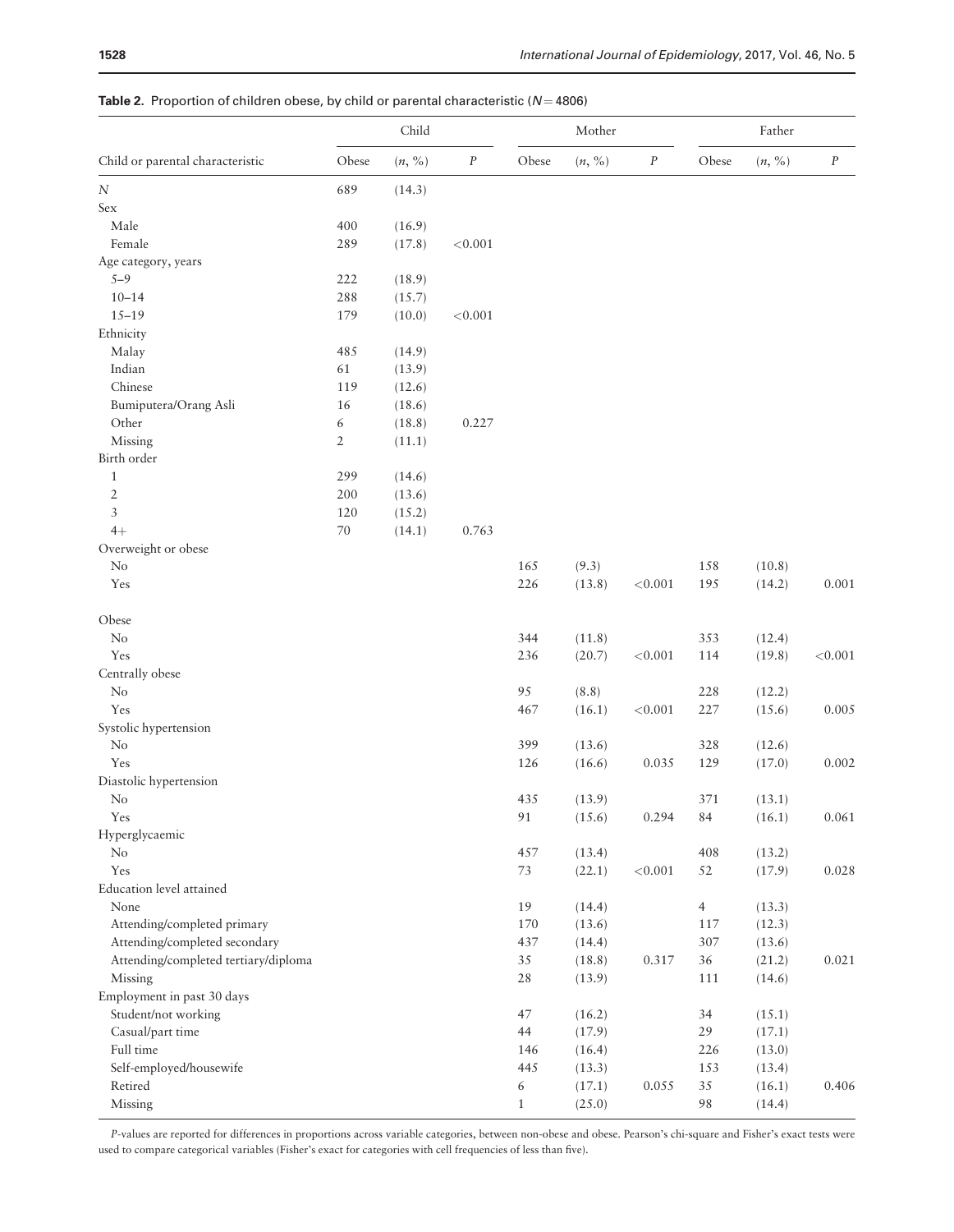|                                     |      | One parent <sup>a</sup>              |       | Both parents                         |         |  |
|-------------------------------------|------|--------------------------------------|-------|--------------------------------------|---------|--|
| Parental risk factor                | N    | Risk ratio (95% confidence interval) | P     | Risk ratio (95% confidence interval) | P       |  |
| Overweight                          | 2003 | 1.12(0.80, 1.58)                     | 0.513 | 1.54(1.06, 2.24)                     | 0.025   |  |
| Obese                               | 3149 | 1.44(1.15, 1.80)                     | 0.001 | 2.38(1.82, 3.10)                     | < 0.001 |  |
| Centrally obese                     | 3032 | 1.62(1.14, 2.29)                     | 0.007 | 2.18(1.55, 3.07)                     | < 0.001 |  |
| Systolic hypertension <sup>b</sup>  | 2762 | 1.22(0.96, 1.55)                     | 0.101 | 1.45(1.02, 2.07)                     | 0.039   |  |
| Diastolic hypertension <sup>b</sup> | 2782 | 1.10(0.87, 1.39)                     | 0.434 | 1.20(0.83, 1.72)                     | 0.339   |  |
| Hyperglycaemic <sup>c</sup>         | 2762 | 1.36(1.02, 1.81)                     | 0.035 | 2.28(1.27, 4.12)                     | 0.006   |  |

<span id="page-6-0"></span>Table 3. Risk ratios for child obesity associated with number of parents having a specific anthropometric or cardiometabolic risk factor

Models were adjusted for child's ethnicity, birth order and maternal and paternal age, education and employment.

<sup>a</sup>One parent refers to either the mother or the father having the specific risk factor.

b Models exploring systolic and diastolic blood pressure also included adjustments for maternal and paternal BMI and random blood glucose.

c Models exploring random blood glucose also included adjustments for maternal and paternal BMI and systolic blood pressure.



Figure 1. Risk ratios for child obesity associated with maternal and paternal anthropometric and cardiometabolic risk factors. Error bars represent 95% confidence intervals.

providing evidence of increased child obesity risk with each additional parent being obese, and suggesting no interactive effect of parental or child sex on these associations. Some previous studies have reported similar patterns in other cardiometabolic risk measures[.14,16,22](#page-8-0)–[25,29](#page-8-0)[,54](#page-9-0) Only one reviewed here directly examined the relation between parental diabetes status and child obesity, and two reported a notable contribution of components of metabolic syndrome among parents to similar measures among their children, including  $BMI$ <sup>55–57</sup> Unlike these studies, we found no clear evidence of contribution of parental cardiometabolic risk factors to child obesity risk. Furthermore, the evidence regarding effect modification by parental or child sex is equivocal. Whereas some studies have suggested a marginally greater maternal influence,  $9,14,15,17,19,26,28$  $9,14,15,17,19,26,28$  a 2-fold greater risk for daughters compared with sons, $25$  or strongly assortative (mother-daughter and father-son) associations, $^{21}$  $^{21}$  $^{21}$ many other studies have found no evidence of interaction.[8,10](#page-7-0)[–12,16,18,20,24,29](#page-8-0) Few studies have explored the

cumulative influence of both parents' risk factor status on child obesity risk.<sup>13,19,28</sup> Importantly, most of the existing evidence is derived from North American or Western European populations,  $7-11,13-24,26-28$  $7-11,13-24,26-28$  $7-11,13-24,26-28$  $7-11,13-24,26-28$  $7-11,13-24,26-28$  with little evidence from Asia.[12,25,29](#page-8-0) Our findings provide valuable insights into these relationships within a large Asian population, forming a basis for further research within this region.

Our evidence also suggests that aspects of the family environment, such as shared family behaviours relating to nutrition or physical activity, may explain to a large extent the relation between parental anthropometric risk factors and child obesity. We observed similar magnitudes of association between maternal versus paternal risk factors and child obesity in this study. Risk measures were also notably correlated between mothers and fathers, and clustered within households from which the study population was derived. Many studies have reported associations between parental and child physical activity and nutritional habits,<sup>[58,61](#page-9-0)</sup> with some evidence from Asian populations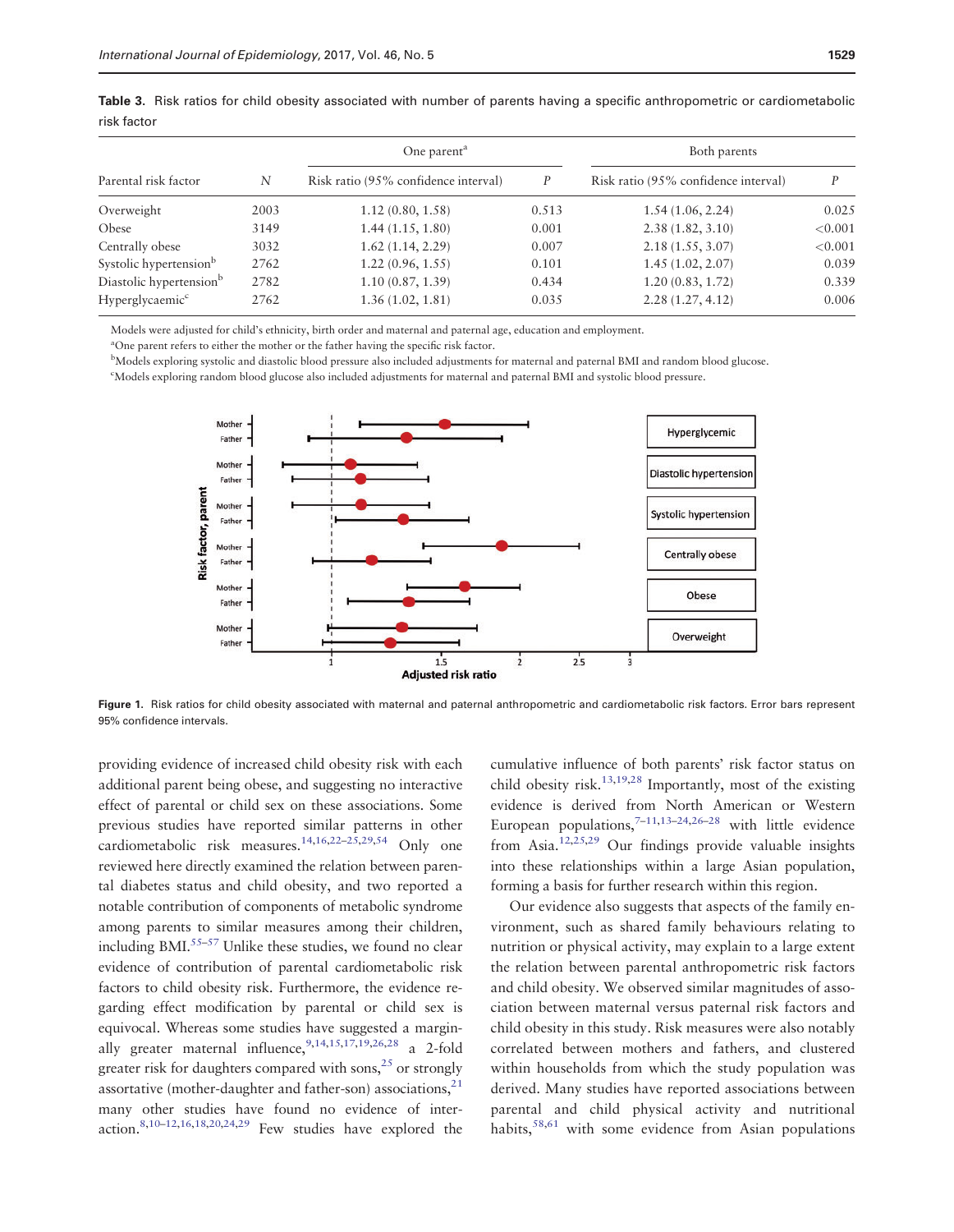<span id="page-7-0"></span>suggesting that such behaviours strongly relate to family obesity status.[12](#page-8-0) These and other such shared behaviours may similarly underlie the associations observed in this population.

Other mechanisms underlying intergenerational associations in obesity have also been proposed. These include intrauterine influences, such as exposure to excess maternal adiposity or gestational weight gain[.62–64](#page-9-0) This mechanism is often discussed in the context of maternal anthropometric risk measures being more strongly associated with child obesity than paternal measures, which we did not observe here.<sup>9[,14–16,25](#page-8-0)</sup> However, this does not rule out some contribution of intrauterine pathways to observed associations. Genetic variants have also been implicated in the development of obesity, although their total contribution is understood to be low at the population level. $65,66$  Detailed, longitudinal studies are required to more clearly elucidate the relative contribution of these pathways to the development of child obesity in this population.

This study was based on a large subset of individuals participating in a population-based health survey in Malaysia. By contrast to other studies,  $8,10,11,20,23,26$  $8,10,11,20,23,26$  all our analyses were based on objective measures of anthropometric and cardiometabolic risk factors rather than on selfreport. Missing data were minimal with respect to child characteristics, and ranged around 5–10% for parental characteristics, with no consistent differences between individuals with missing versus non-missing data. This study was based on individuals living in a defined geographical region in peninsular Malaysia, and the prevalence of overweight and obesity among adults and children reported here is greater than previously reported national estimates, which might suggest some limits to generalizability.<sup>[33](#page-8-0)</sup> As with all cross-sectional studies, our analyses limit inferences about causality. Furthermore, they provide estimates of association specifically in terms of current child and parental anthropometric and cardiometabolic measures, which may not fully reflect associations using historical measures[.16,18](#page-8-0) Furthermore, despite our large sample size, we may not have had the required statistical resolution to detect interactive effects, which may be distinct in this population. Nonetheless, this study adds to the currently scarce evidence from Asia on intergenerational influences on child obesity.

In all, we show that parental obesity is strongly and independently associated with increased risk of child obesity in this Malaysian population. Our findings indicate the value of understanding intergenerational contributions to the risk of child obesity. They provide a basis for further prospective studies based in Asian populations to establish the temporality and the pathways underlying the associations observed here. Evidence from such studies is essential to inform strategies that can more effectively address the growing burden of child obesity in this region.

#### Supplementary Data

Supplementary data are available at IJE online.

#### Funding

SEACO is funded by: the office of the Vice Provost Research, Monash University Australia; the office of the Deputy Dean Research, Faculty of Medicine, Nursing and Health Sciences, Monash University Australia; the Monash University Malaysia Campus; and the Jeffrey Cheah School of Medicine and Health Sciences. SEACO is an associate member of the INDEPTH Network. This work was supported by the Wellcome Trust (grant number 098051). M.S. is supported by the National Institute for Health Research Cambridge Biomedical Research Centre (UK). U.P. is supported by the Dr Herchel Smith Fellowship.

#### Acknowledgements

We are grateful to Ireneous Soyiri (University of Edinburgh) for his support of this work.

Conflict of interest: None declared.

#### References

- 1. Lobstein T, Baur L, Uauy R. Obesity in children and young people: a crisis in public health. Obes Rev 2004;5(Suppl 1):4–104.
- 2. Reilly JJ, Methven E, McDowell ZC et al. Health consequences of obesity. Arch Dis Child 2003;88:748–52.
- 3. Whitaker RC, Wright JA, Pepe MS, Seidel KD, Dietz WH. Predicting obesity in young adulthood from childhood and parental obesity. N Engl J Med 1997;337:869–73.
- 4. Guo SS, Wu W, Chumlea WC, Roche AF. Predicting overweight and obesity in adulthood from body mass index values in childhood and adolescence. Am J Clin Nutr 2002;76:653-58.
- 5. Hirko KA, Kantor ED, Cohen SS, Blot WJ, Stampfer MJ, Signorello LB. Body mass index in young adulthood, obesity trajectory, and premature mortality. Am J Epidemiol 2015;182:441-50.
- 6. de Onis M, Martinez-Costa C, Nunez F, Nguefack-Tsague G, Montal A, Brines J. Association between WHO cut-offs for childhood overweight and obesity and cardiometabolic risk. Public Health Nutr 2013;16:625–30.
- 7. Trudeau F, Shephard RJ, Bouchard S, Laurencelle L. BMI in the Trois-Rivieres study: child-adult and child-parent relationships. Am J Hum Biol 2003;15:187–91.
- 8. Patel R, Martin RM, Kramer MS et al. Familial associations of adiposity: findings from a cross-sectional study of 12,181 parental-offspring trios from Belarus. PLoS One 2011;6:e14607.
- 9. Linabery AM, Nahhas RW, Johnson W et al. Stronger influence of maternal than paternal obesity on infant and early childhood body mass index: the Fels Longitudinal Study. Pediatr Obes 2013;8:159–69.
- 10. Stamnes Kopp UM, Dahl-Jorgensen K, Stigum H, Frost Andersen L, Naess O, Nystad W. The associations between maternal pre-pregnancy body mass index or gestational weight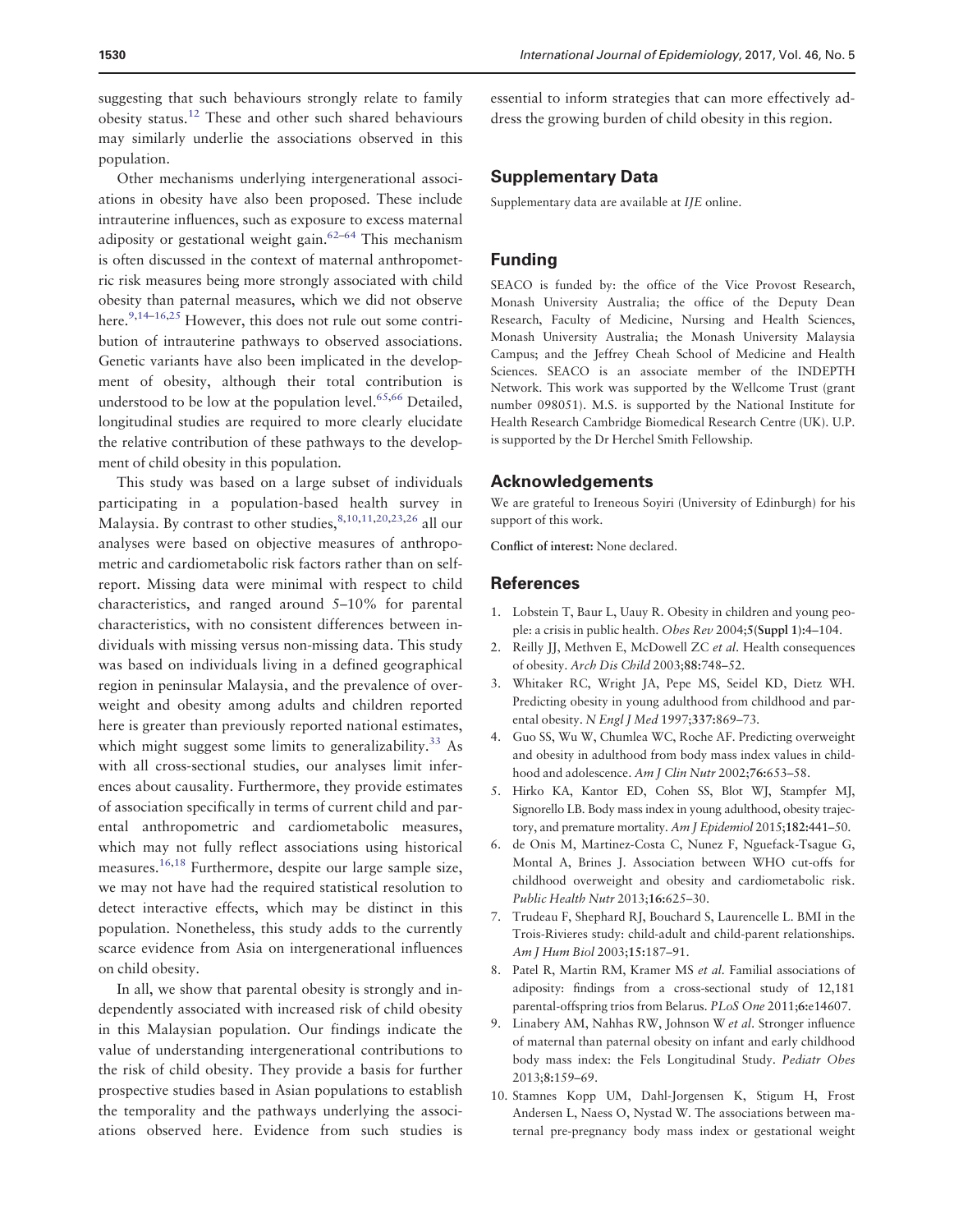<span id="page-8-0"></span>change during pregnancy and body mass index of the child at 3 years of age. Int J Obes (Lond) 2012;36:1325–31.

- 11. Jaaskelainen A, Pussinen J, Nuutinen O et al. Intergenerational transmission of overweight among Finnish adolescents and their parents: a 16-year follow-up study. Int J Obes (Lond) 2011;35:1289–94.
- 12. Swaminathan S, Thomas T, Yusuf S, Vaz M. Clustering of diet, physical activity and overweight in parents and offspring in South India. Eur J Clin Nutr 2013;67:128–34.
- 13. Burke V, Beilin LJ, Dunbar D. Family lifestyle and parental body mass index as predictors of body mass index in Australian children: a longitudinal study. Int J Obes Relat Metab Disord 2001;25:147–57.
- 14. Gaillard R, Steegers EA, Duijts L et al. Childhood cardiometabolic outcomes of maternal obesity during pregnancy: the Generation R Study. Hypertension 2014;63:683–91.
- 15. Whitaker KL, Jarvis MJ, Beeken RJ, Boniface D, Wardle J. Comparing maternal and paternal intergenerational transmission of obesity risk in a large population-based sample. Am J Clin Nutr 2010;91:1560–67.
- 16. Chen W, Srinivasan SR, Bao W, Berenson GS. The magnitude of familial associations of cardiovascular risk factor variables between parents and offspring are influenced by age: the Bogalusa Heart Study. Ann Epidemiol 2001;11:522–28.
- 17. Murrin CM, Kelly GE, Tremblay RE, Kelleher CC. Body mass index and height over three generations: evidence from the Lifeways cross-generational cohort study. BMC Public Health 2012;12:81.
- 18. Kivimaki M, Lawlor DA, Davey Smith G et al. Substantial intergenerational increases in body mass index are not explained by the fetal overnutrition hypothesis: the Cardiovascular Risk in Young Finns Study. Am J Clin Nutr 2007;86:1509–14.
- 19. Durmus B, Arends LR, Ay L et al. Parental anthropometrics, early growth and the risk of overweight in pre-school children: the Generation R Study. Pediatr Obes 2013;8:339–50.
- 20. Davey Smith G, Steer C, Leary S, Ness A. Is there an intrauterine influence on obesity? Evidence from parent–child associations in the Avon Longitudinal Study of Parents and Children (ALSPAC). Arch Dis Child 2007;92:876–80.
- 21. Perez-Pastor EM, Metcalf BS, Hosking J, Jeffery AN, Voss LD, Wilkin TJ. Assortative weight gain in mother-daughter and father-son pairs: an emerging source of childhood obesity. Longitudinal study of trios (EarlyBird 43). Int J Obes (Lond) 2009;33:727–35.
- 22. Labayen I, Ruiz JR, Ortega FB et al. Intergenerational cardiovascular disease risk factors involve both maternal and paternal BMI. Diabetes Care 2010;33:894–900.
- 23. Cooper R, Pinto Pereira SM, Power C, Hypponen E. Parental obesity and risk factors for cardiovascular disease among their offspring in mid-life: findings from the 1958 British Birth Cohort Study. Int J Obes (Lond) 2013;37:1590–96.
- 24. Vik KL, Romundstad P, Carslake D, Davey Smith G, Nilsen TI. Comparison of father-offspring and mother-offspring associations of cardiovascular risk factors: family linkage within the populationbased HUNT Study, Norway. Int J Epidemiol 2014;43:760–71.
- 25. Park HS, Yim KS, Cho SI. Gender differences in familial aggregation of obesity-related phenotypes and dietary intake patterns in Korean families. Ann Epidemiol 2004;14:486–91.
- 26. De Coen V, De Bourdeaudhuij I, Verbestel V, Maes L, Vereecken C. Risk factors for childhood overweight: a 30-month

longitudinal study of 3- to 6-year-old children. Public Health Nutr 2014;17:1993–2000.

- 27. Whitaker KL, Jarvis MJ, Boniface D, Wardle J. The intergenerational transmission of thinness. Arch Pediatr Adolesc Med 2011;165:900–05.
- 28. Ajslev TA, Angquist L, Silventoinen K, Baker JL, Sorensen TI. Stable intergenerational associations of childhood overweight during the development of the obesity epidemic. Obesity (Silver Spring) 2015;23:1279–87.
- 29. Veena SR, Krishnaveni GV, Karat SC, Osmond C, Fall CH. Testing the fetal overnutrition hypothesis: the relationship of maternal and paternal adiposity to adiposity, insulin resistance and cardiovascular risk factors in Indian children. Public Health Nutr 2013;16:1656–66.
- 30. Weycker D, Nichols GA, O'Keeffe-Rosetti M et al. Risk-factor clustering and cardiovascular disease risk in hypertensive patients\*. Am J Hypertens 2007;20:599–607.
- 31. Wilson PWF, Meigs JB. Cardiometabolic risk: a Framingham perspective. Int J Obes (Lond) 2008;32(Suppl 2):S17–S20.
- 32. Gu D, Gupta A, Muntner P et al. Prevalence of cardiovascular disease risk factor clustering among the adult population of China: results from the International Collaborative Study of Cardiovascular Disease in Asia (InterAsia). Circulation 2005;112:658–65.
- 33. Ng M, Fleming T, Robinson M et al. Global, regional, and national prevalence of overweight and obesity in children and adults during 1980–2013: a systematic analysis for the Global Burden of Disease Study 2013. Lancet 2014;384:766–81.
- 34. IHME. Overweight and Obesity. Seattle, WA: Institute for Health Metrics and Evaluation, 2014.
- 35. Gill T. Young people with diabetes and obesity in Asia: a growing epidemic. Diabetes Voice 2007;52:20–22.
- 36. Li M, Dibley MBaur L, Twigg SMagnusson R (eds). . Child and adolescent obesity in Asia. In: A Modern Epidemic: Expert Perspectives on Obesity and Diabetes. Sydney, NSW: Sydney University Press, 2012.
- 37. Caprio S, Daniels SR, Drewnowski A et al. Influence of Race, Ethnicity, and Culture on Childhood Obesity: Implications for Prevention and Treatment: A consensus statement of Shaping America's Health and the Obesity Society. Diabetes Care 2008;31:2211–21.
- 38. Kumanyika SK. Environmental influences on childhood obesity: Ethnic and cultural influences in context. Physiol Behav 2008;94:61–70.
- 39. Allotey P, Reidpath DD, Devarajan N et al. Cohorts and community: a case study of community engagement in the establishment of a health and demographic surveillance site in Malaysia. Glob Health Action 2014;7:23176.
- 40. WHO. STEPwise approach to Surveillance (STEPS). Geneva: World Health Organization, 2016.
- 41. WHO. Global Physical Activity Surveillance. Geneva: World Health Organization, 2016.
- 42. WHO. WHO Study on global AGEing and adult health (SAGE). Geneva: World Health Organization, 2016.
- 43. WHO. The World Health Organization Quality of Life (WHOQOL). Geneva: World Health Organization, 2016.
- 44. PFA. Depression Anxiety Stress Scales. Sydney, NSW: University of New South Wales and Psychology Foundation of Australia, 2014.